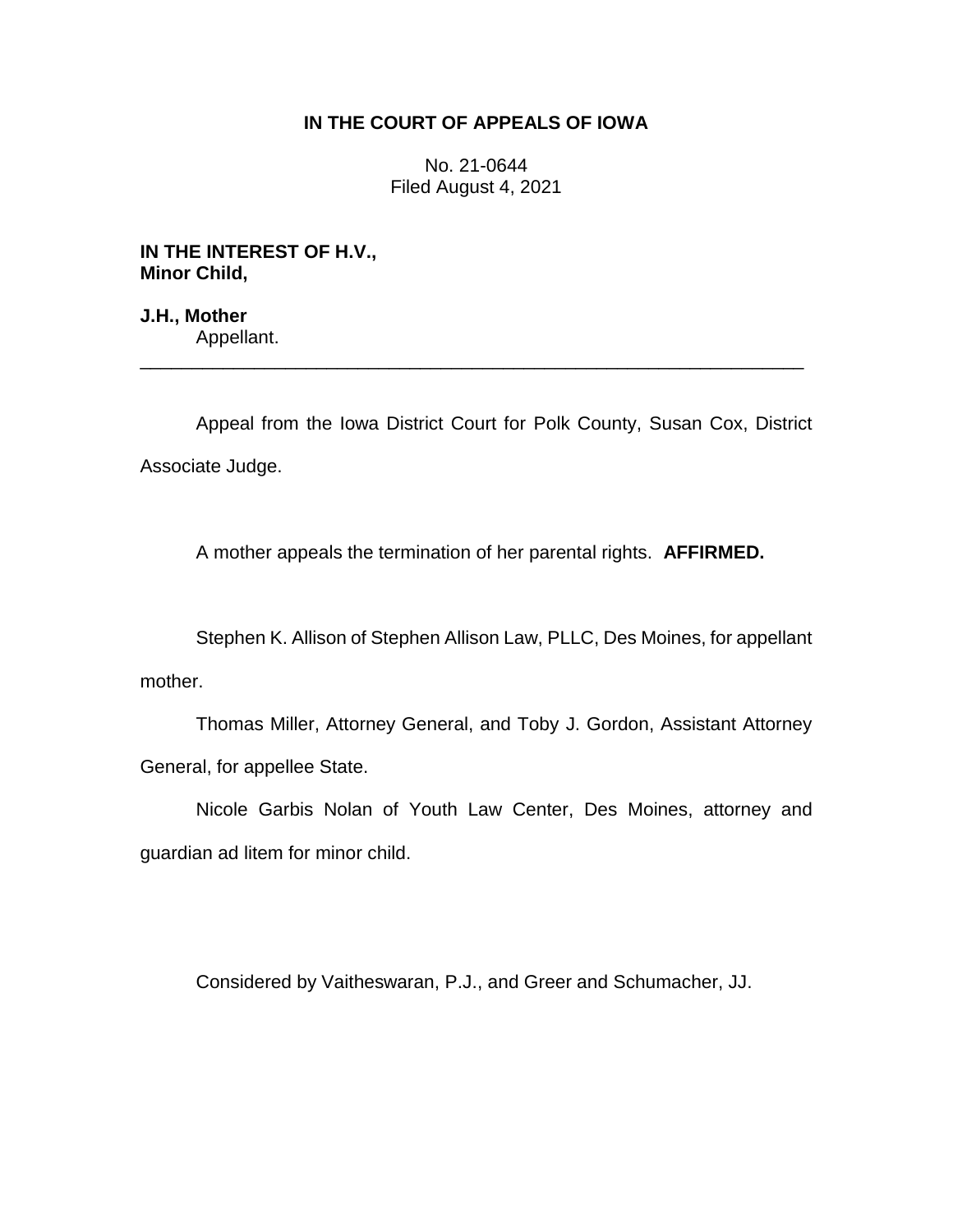## **VAITHESWARAN, Presiding Judge.**

A mother appeals the termination of her parental rights to her child, born in 2014. She contends the district court "erred when it terminated [her] parental rights pursuant to Iowa Code section 232.116(1)(f)" (2020). That provision requires proof of several elements, including proof the child cannot be returned to parental custody. *See* Iowa Code § 232.116(1)(f)(4).

The background facts are recounted in a prior opinion reversing the district court's termination of the mother's parental rights to the same child based on "[t]he State's lax approach to proving its petition." *See In re H*.*V*., No. 20-0934, 2020 WL 6157826, at \*6 (Iowa Ct. App. Oct. 21, 2020). The court of appeals noted that the child "tested positive for marijuana at . . . birth," the child's father struck the mother "while she was holding the child," the parents acknowledged the child "witnessed domestic violence on other occasions," and the mother tested "positive for amphetamines and methamphetamine." *Id*. at \*1–2.

On remand, the department of human services employee handling the case contacted the mother to discuss her circumstances. The employee scheduled a drug test. The mother did not appear for the test.

The State filed a new petition to terminate the mother's parental rights. The district court granted the petition following an evidentiary hearing.

On appeal, the mother raises a narrow challenge to the ground for termination cited by the district court. She asserts the department should have accommodated her request for court-ordered drug tests to ensure "accountability and documentation." In her view, the department's refusal to seek judicial approval of drug testing ran "afoul of the crux of a determination of reasonable effort."

2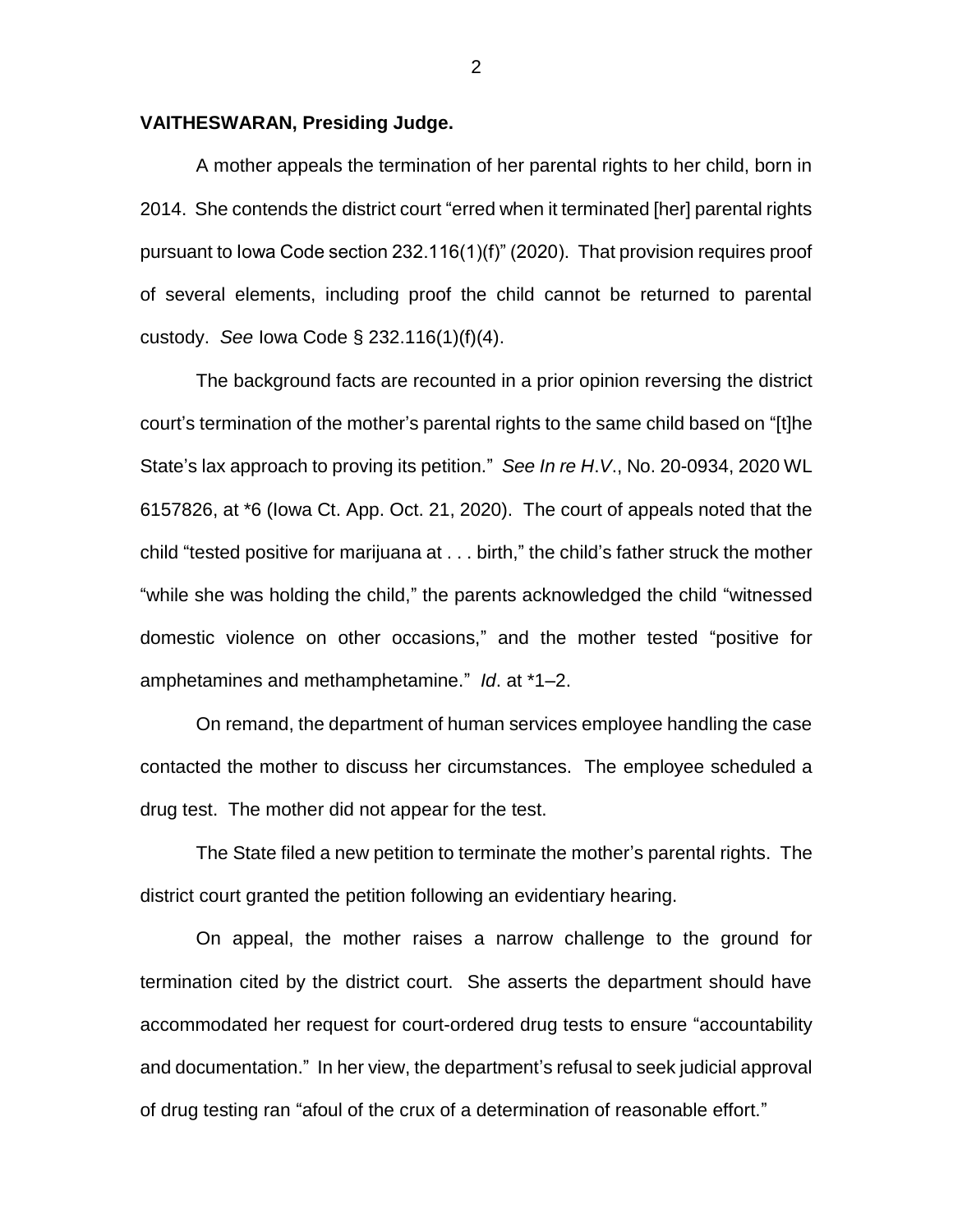The department has a statutory obligation to make "every reasonable effort to return the child to the child's home as quickly as possible consistent with the best interests of the child." Iowa Code § 232.102(7). The scope of that obligation "impacts the burden of proving those elements of termination which require reunification efforts." *In re C*.*B*., 611 N.W.2d 489, 493 (Iowa 2000). "The State must show reasonable efforts as a part of its ultimate proof the child cannot be safely returned to the care of a parent." *Id*.; *see* Iowa Code § 232.116(1)(f)(4); *In re L*.*T*., 924 N.W.2d 521, 527 (Iowa 2019) (noting that section 232.116(1)(f) "invoke[s] a requirement of reasonable efforts by DHS"). The obligation is independent of a court order mandating a particular service. *See* Iowa Code § 232.102(7) (triggering obligation upon transfer of the child's custody to the department). If a parent wants additional or different services, the parent must "object to services early in the process so appropriate changes can be made." *C*.*B*., 611 N.W.2d at 493–94.

The department satisfied its reasonable-efforts mandate. A department employee testified the mother "had been engaged in services since approximately "March of 2019" and "[d]espite her engagement in services and the positive drug screen results, she continued to deny any use of substances, [and] any issues in interpersonal relationships."

Following remand, another department employee testified she "afforded [the mother] numerous opportunities to provide . . . information, to allow . . . [a] visit . . . where [the mother] was living, to provide drug screens, [and] to talk . . . about any therapy or substance abuse treatment she was participating in." The mother "respectfully declin[ed] any services until they [were] court ordered." As a

3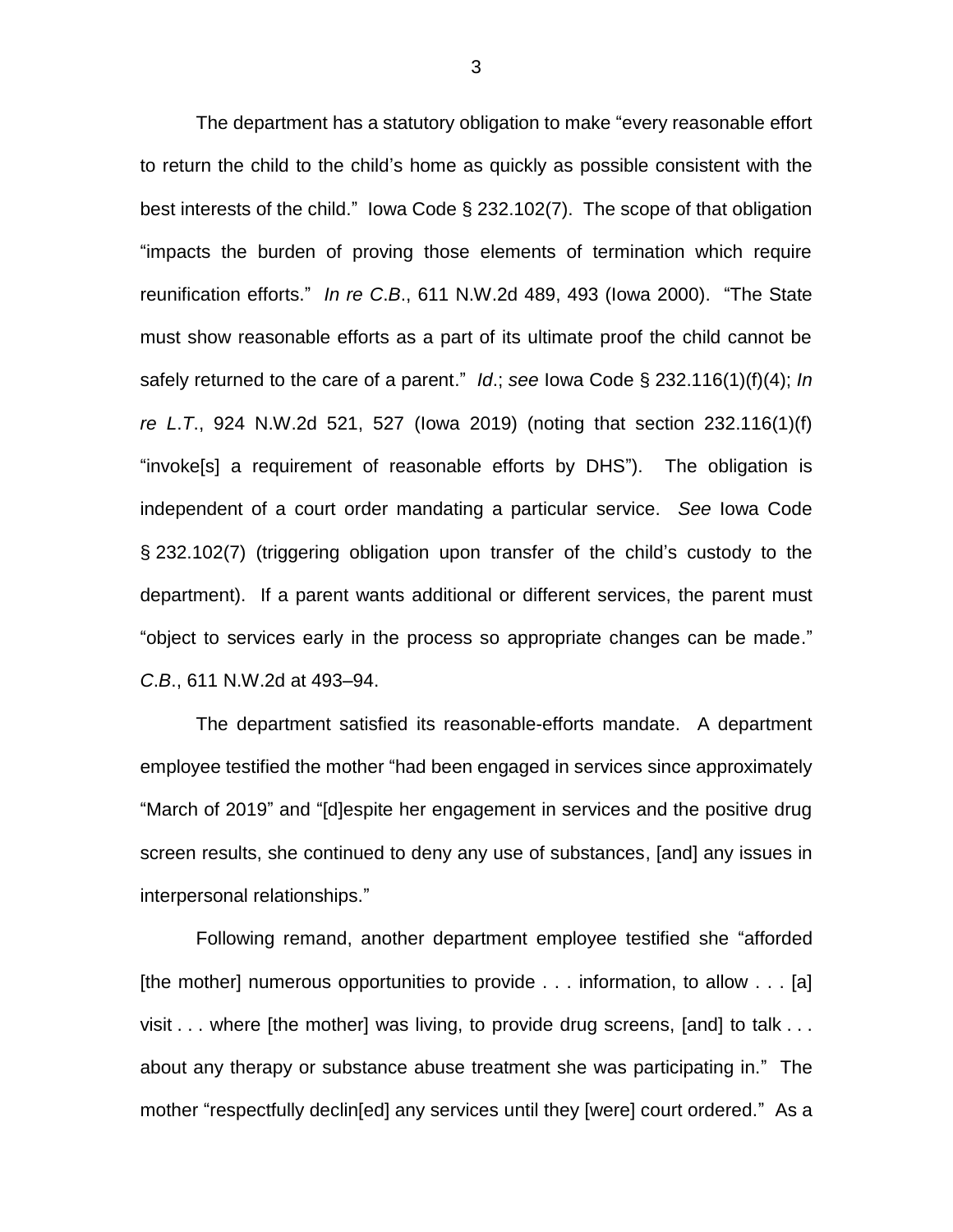result, the employee could not say that the mother was addressing her substanceabuse issues. She testified,

I'm concerned that [the mother] had an opportunity to provide a drug screen that would show us if she indeed was free of methamphetamine in that moment and going back and going forward, so I don't think that I could assure that she was free of substance abuse at that time.

The mother also declined to participate in a scheduled home visit unless it

was court-ordered. A week before the termination hearing, the mother changed

her mind and requested a home visit. The visit was not scheduled, in part because

the department employee "didn't have [the mother's] address."

The employee recommended against return of the child to the mother

because [the mother] had not availed herself of a single opportunity to comply with any kind of services, telling us her story, meeting with us, allowing us to confirm whether or not she'd been clean and sober, allowing us to confirm her side of . . . two significantly concerning police reports and interactions with men that were violent with her, potentially having possession of a meth pipe.

The employee opined, "I don't think there was any substantive way she

demonstrated she could be a safe and appropriate caretaker to [the child]."

The termination report prepared by the department summarized the post-

remand state of affairs as follows:

Since the TPR ruling has been reversed, the Department has asked on multiple times to meet with [the mother]. She finally agreed to a meeting via the phone on January 11, 2021. She reports to not having a home and to wanting to move to Kansas City. She has not provided drug screens as requested. She has not provided a release to obtain any mental health treatment. She has allowed her sister . . . to inform the Department that [the child] needs returned to her care and that [she] will not participate in any services until court-ordered. There is no information to show that [the mother] is in any different place than she was when rights were terminated the first time. She has continued to engage in at least two relationships which were violent. She has minimized these events. She was also caught with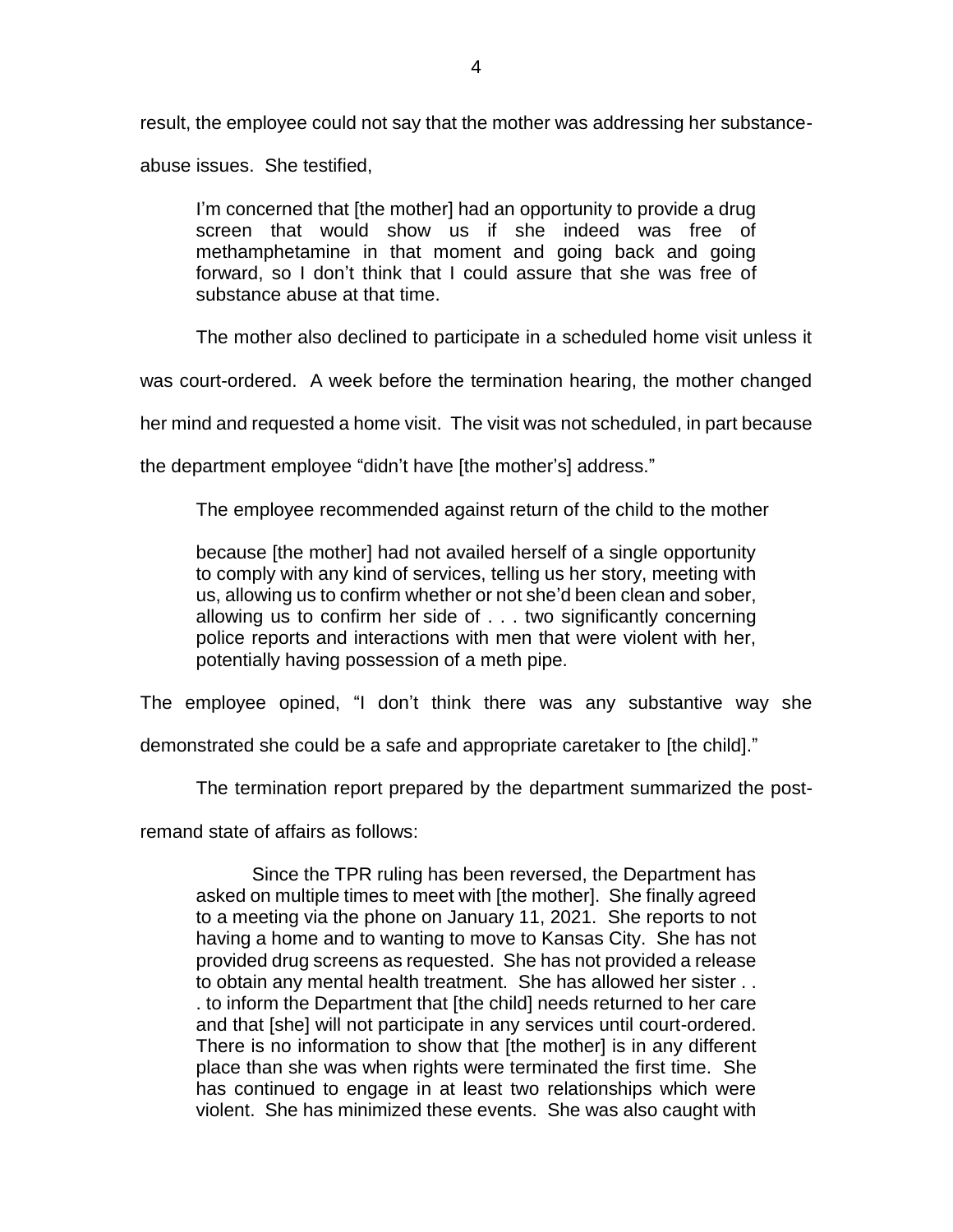drug paraphernalia and has not complied with services to demonstrate her sobriety.

The mother conceded her family was afforded services. She reluctantly admitted that the child was exposed to domestic violence in the home, and she acknowledged he was presently involved in therapy to address the trauma. She also confirmed therapy services were extended to her. She testified, "[I]t has helped me a lot, and I appreciate my relationship with [the therapist] that I've got now." The mother additionally confirmed that the department facilitated one visit per week until her parental rights were first terminated. After the court filed its order, the department allowed her to see the child on two occasions. And, when the second termination petition was filed, the mother testified she "actually declined [visits]" because it was "not in [her] son's best interest to bring [her] back into his life a month before termination."

The mother and child's therapists confirmed that they assisted the family up to the time of the second termination hearing. The mother's therapist reported that she began treatment in March 2019 and was "[currently] enrolled" in treatment. The child's therapist testified she treated the child from October 2019 to the present. She stated they were now "focus[ed] on the same things" they had previously addressed—"how to cope with different things that are going on." She echoed the mother's testimony about reinstatement of visits, pointing to the trauma the child experienced in the wake of prior visits. She cited "an increase in nightmares," "paranoia-based behaviors," and "aggressive behaviors," and the lessening of those behaviors after regular visitation ended.